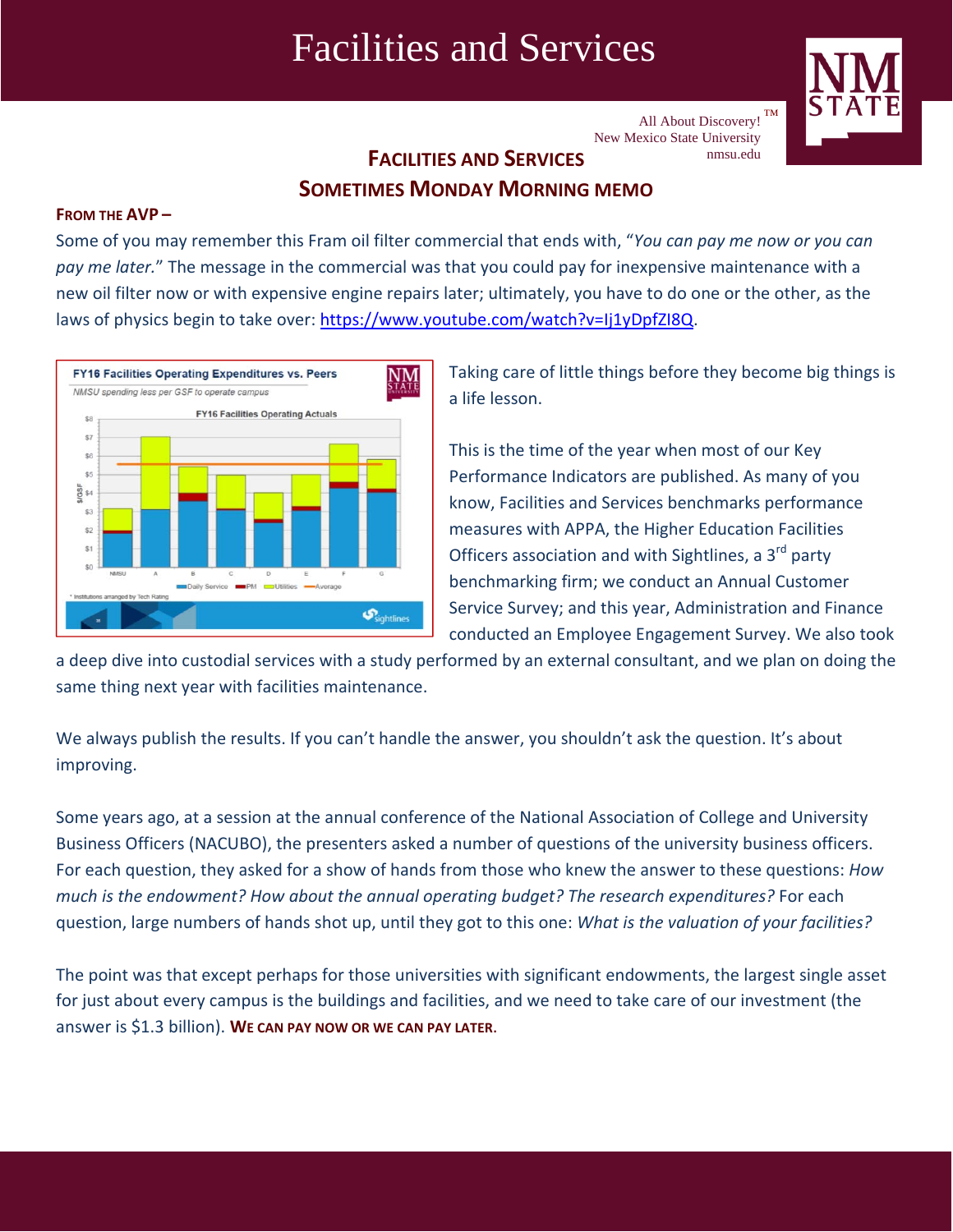#### **EMPLOYEE ENGAGEMENT SURVEY**

As those of you who were here know, FS completed an Employee Engagement Survey developed by the Institute of Organizational Excellence in 2013. We had just barely started tackling the issues in the survey when the Administration and Finance Division decided to conduct the same survey as part of the effort towards a Strategic Plan. Because this survey is designed to be completed over a two-year interval, and because Administration and Finance is committed to continuing with this effort, FS participated again in 2014. Just this last week, we received the results of the 2016 survey.

These surveys will all be posted soon.

One thing that the survey does is to assign a numerical value to the organizational climate, with a score of 350 being average. With over 300 customers, the Institute of Organizational Excellence has a large data base and is thus capable of many comparisons.



In 2013, the FS score was 345; in 2014, less than a year afterwards, our organizational score was 346; and in 2016, our score had improved to 358. As I have shared with groups I have talked to, the survey essentially puts to rest the statement, "morale is bad."

It's not. It's average.

Also as I have said, I want us to be better than average and think that most of you do, too.

There were several pieces of good news. The first was that the organizational score, as mentioned above, has come up 13 points. Regardless of the why, there were changes we made in 2013 and 2014 because of the feedback. We relaxed the procedure for license reimbursements; the safety shoe allowance was increased. We heard that internal communications were lacking, and we stepped up efforts to have FS leadership attend shop and unit meetings. You told us that employee recognition could be better, and I added the AVP Award for exceptional performance. We have increased the number and content of newsletters to improve communication. The format of the OPs meeting was changed.

While Internal Communications is still one of our areas for improvement, we went from below average at 331 to slightly better than average at 353.

The bottom line is: we care about our employees enough to take this survey, and then we use the results to make changes. We will make even more use of it over these next two years.

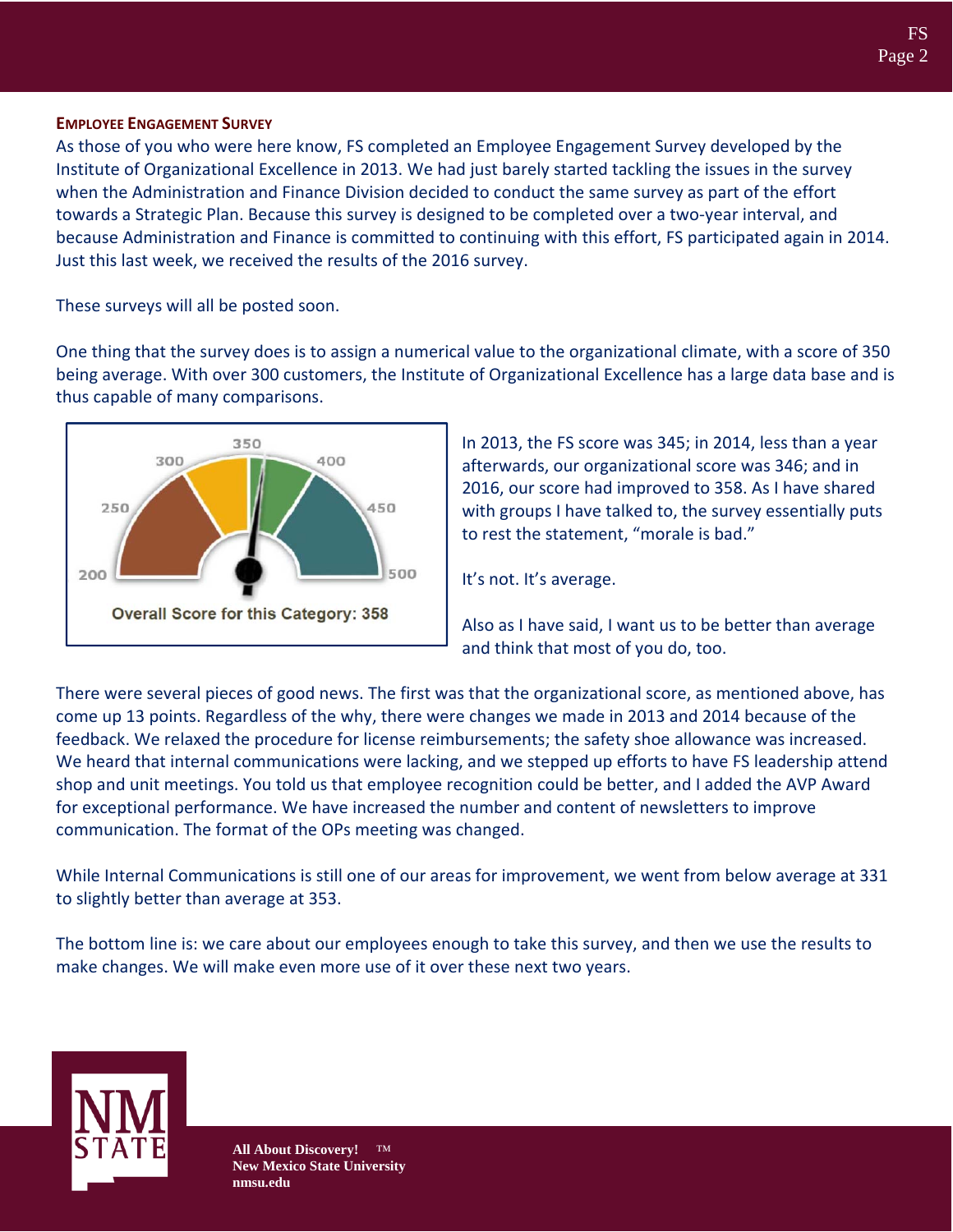| 19.9%<br>believe the information from this<br>survey will go unused.<br>Conducting the survey creates<br>momentum and interest in<br>organizational improvement, so it's<br>critical that leadership acts upon the<br>data and keeps employees informed<br>of changes as they occur.                          | 19.6%<br>feel that upper management should<br>communicate better.<br>Upper management should make<br>efforts to be visible and accessible.<br>as well as utilize intranet/internet<br>sites, email, and social media as<br>appropriate to keep employees<br>informed.                              | <b>Highest</b><br>Level of<br><b>Disagreement</b> |
|---------------------------------------------------------------------------------------------------------------------------------------------------------------------------------------------------------------------------------------------------------------------------------------------------------------|----------------------------------------------------------------------------------------------------------------------------------------------------------------------------------------------------------------------------------------------------------------------------------------------------|---------------------------------------------------|
| 17.9%<br>feel there aren't enough opportunities<br>to give supervisor feedback.<br>Leadership skills should be evaluated<br>and sharpened on a regular basis.<br>Consider implementing 360 Degree<br>Leadership Evaluations so<br>supervisors can get feedback from<br>their boss, peers, and direct reports. | 11.8%<br>feel they are not treated fairly in the<br>workplace.<br>Favoritism can negatively affect<br>morale and cause resentment among<br>employees. When possible, ensure<br>responsibilities and opportunities are<br>being shared evenly and<br>appropriately.                                 |                                                   |
| 11.5%<br>feel workplace harassment is not<br>adequately addressed.<br>While no amount of harassment is<br>desirable within an organization.<br>percentages above 5% require a<br>serious look at workplace culture and<br>the policies for dealing with<br>harassment.                                        | 9.4%<br>feel there are issues with ethics in<br>the workplace.<br>An ethical climate is the foundation of<br>building trust within an organization.<br>Reinforce the importance of ethical<br>behavior to employees, and ensure<br>there are appropriate channels to<br>handle ethical violations. | Lowest<br>Level of<br>Disagreement                |

As to the issues we will be working on, the highest levels of disagreement in FS were that 20% of the people believe that this survey will go unused and 20% believe that upper management should communicate better. We will just have to keep demonstrating that the survey will be used, although like last time, we will work with some of the supervisors privately. We made several moves to improve communications after the previous survey and will need to get some feedback as to what else is wanted.

Incidentally, some folks felt that they were not treated fairly, that workplace harassment is not adequately addressed, and that there are ethical issues. While these numbers were small, even one is one too many; we

will be gathering more input on this so that we can improve.

#### **CUSTOMER SERVICE SURVEY**

Judy Bosland and the staff in Institutional Analysis do such a great job on our Annual Customer Service Survey that I will just quote their report:

|                          | <b>Responses</b> | <b>Percent</b> |
|--------------------------|------------------|----------------|
| <b>Very Dissatisfied</b> | 13               | 5%             |
| <b>Dissatisfied</b>      | 25               | 10%            |
| Neutral                  | 26               | 11%            |
| Satisfied                | 81               | 34%            |
| <b>Very Satisfied</b>    | 96               | 40%            |
| Total                    | 241              | 100%           |

*This year, 74% of respondents were either satisfied or very satisfied with the services they received from Facilities and Services (Table 1). These results are similar to last year's response where approximately three quarters (75%) of respondents specified they were satisfied or very satisfied with the services provided by FS.* 

The number of respondents who reported being dissatisfied or very dissatisfied with the overall work of FS was lower this year at 15%, compared to last year's total dissatisfaction of 17%. As Figure 2 demonstrates, these results mark a distinct upward trend in overall satisfaction, beginning with those who were very dissatisfied at 5% and each successive level of satisfaction steadily increasing, until reaching those who were very satisfied at *40%.*

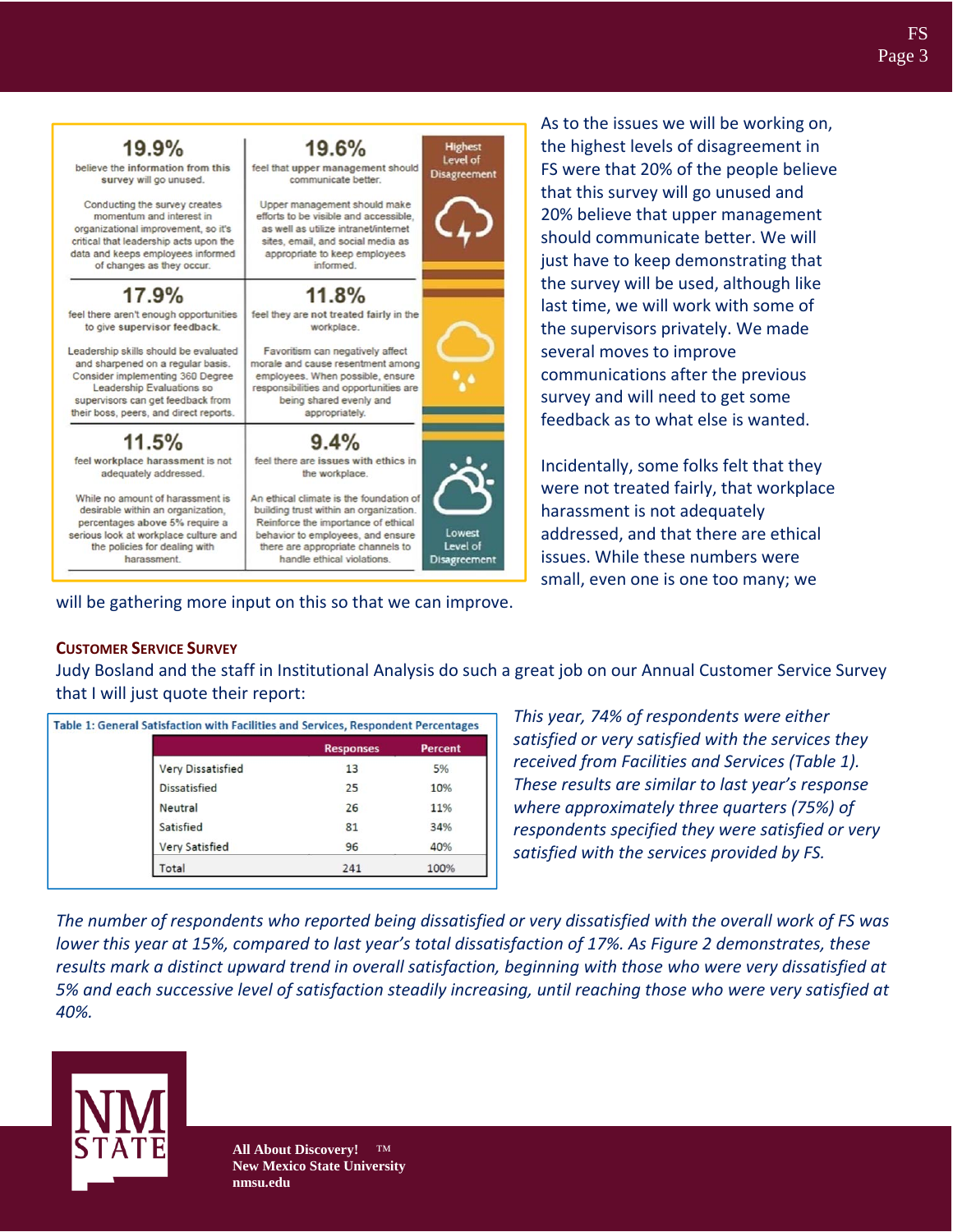**FS** Page 4



*The positive trend in overall satisfaction coincided with an increase in the number of general comments—many which were positive. Twenty‐four percent of the comments received were general comments; a 6% increase from last year. The majority of these comments were positive—highlighting positive interactions with FS employees, and the hard work they do every day to keep buildings and grounds*

*clean. The more critical comments consisted of maintenance requests taking too long to complete and the* noticeable decline in staffing. These findings are like those observed in prior iterations of the survey –

**NICE JOB EVERYONE!** These are now posted:

https://facilities.nmsu.edu/wp-[content/uploads/sites/57/2017/04/OFS](https://facilities.nmsu.edu/wp-content/uploads/sites/57/2017/04/OFS-Survey_Report_2016_Final.pdf)-Survey\_Report\_2016\_Final.pdf

#### **CUSTODIAL SERVICES MANAGEMENT STUDY**

These bullets come directly from the Custodial Services Management study:



*For the sake of illustration, if the campus adopts APPA Level‐3 as its target for I&G spaces while providing APPA Level‐2 for the space covered by Service Level Agreements, FS Custodial would need 152.3 FTEs compared to the 123.5 Authorized FTEs and 118.9 Available FTEs resulting from vacancies* 

*Historical Available FTEs are less than Authorized FTEs due to vacancies, lack of hiring, and an unnecessarily slow hiring process*

*Historical hiring process and hiring freeze have hindered timely replacement of workers*



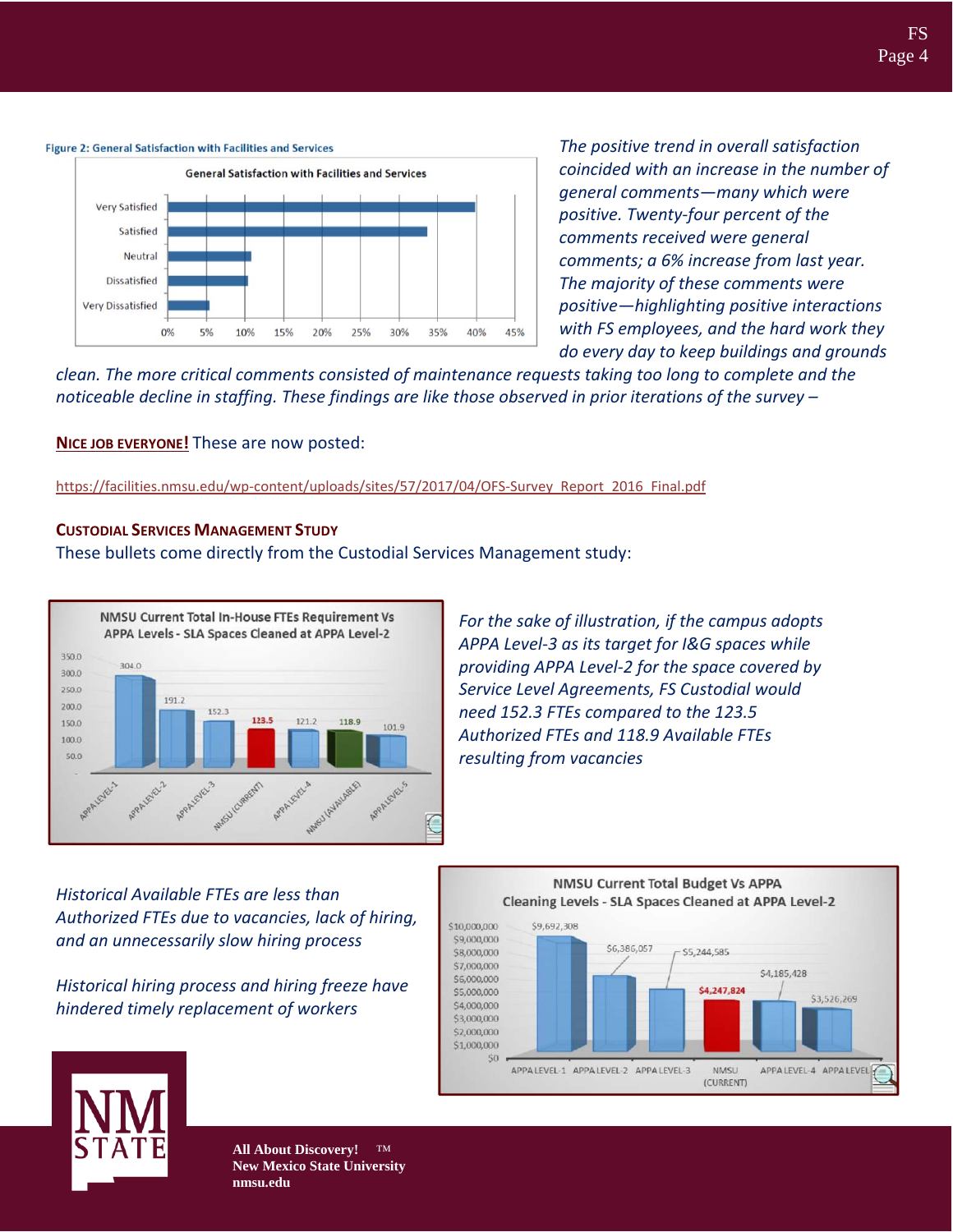What does this mean? Well, basically, as indicated in the above graphs, FS Custodial is funded and staffed between **Level 3** and **Level 4** except for where we have Service Level Agreements that reimburse the costs. Housing and Corbett are cleaned to **Level 2**, for example. The APPA standards are: **Level 1** – Orderly Spotlessness; **Level 2** – Ordinary Tidiness; **Level 3** – Casual Inattention; **Level 4** – Moderate Dinginess; and **Level 5** – Unkempt Neglect.

Hunter Consulting goes on to state that in order to compensate for the lack of staff, FS Custodial must transform itself into a modern‐day high‐performing workforce by adopting industry Best Practices including better equipping and training the custodians; leveraging technology; adopting a formal quality assurance program, and enhancing its approach to providing supervision and leadership for the workers.

Tim Dobson, Art Lucero, and the rest of the team are developing an action plan to do just that.

#### The study is posted here:

https://facilities.nmsu.edu/wp‐[content/uploads/sites/57/2017/04/NMSU](https://facilities.nmsu.edu/wp-content/uploads/sites/57/2017/04/NMSU-Custodial-Assessment-Final-Report-Presentation.pdf)‐Custodial‐Assessment‐Final‐Report‐Presentation.pdf

#### **FS SERVICE AWARDS**

We wanted to share pictures from the FS Service Awards as well as to say, "*Thank you*" to SVP Angela Throneberry and Chancellor Carruthers for their continued support.





8:07 AM - 9:30 AM **DOMENICI HALL** YATES THEATRE



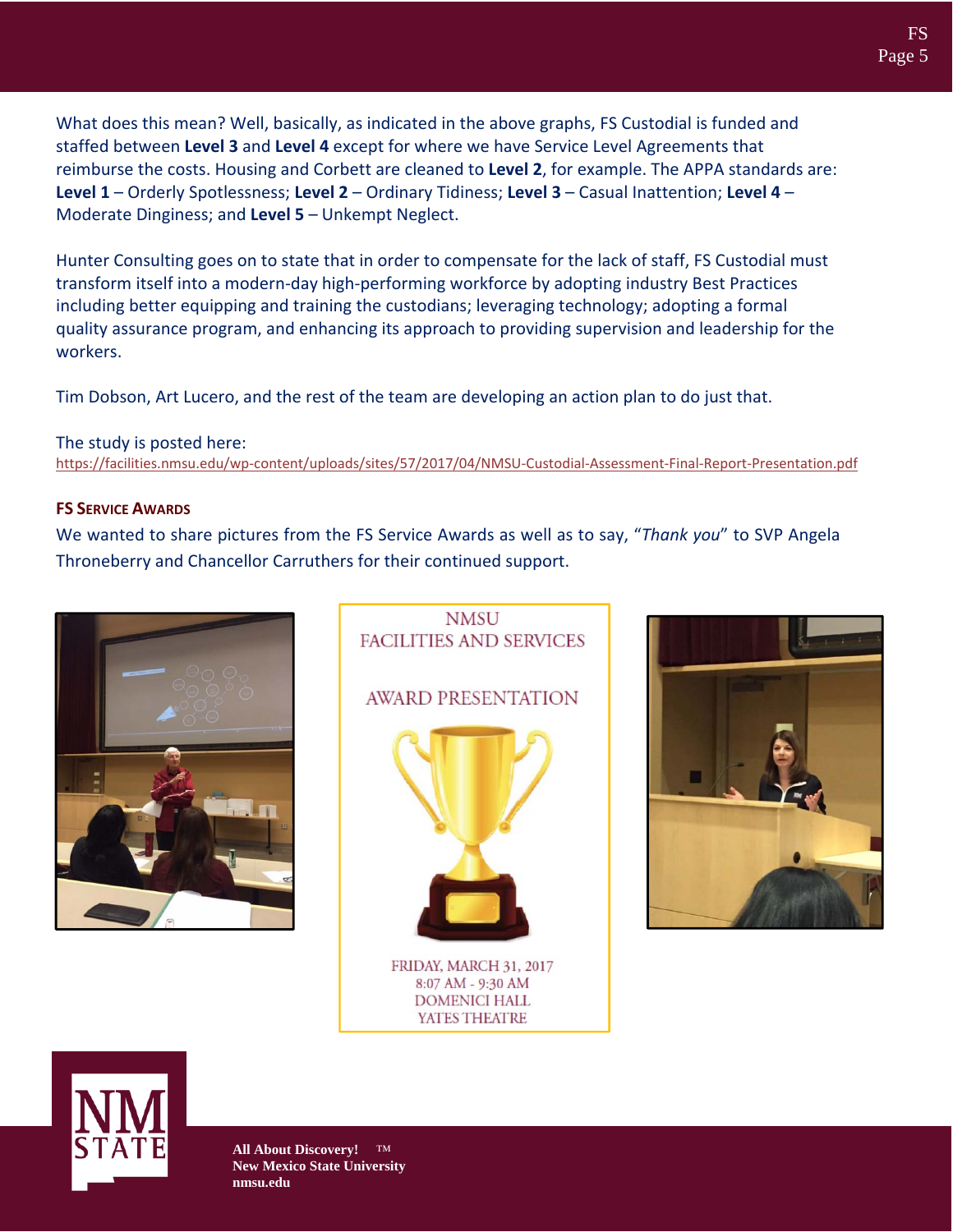

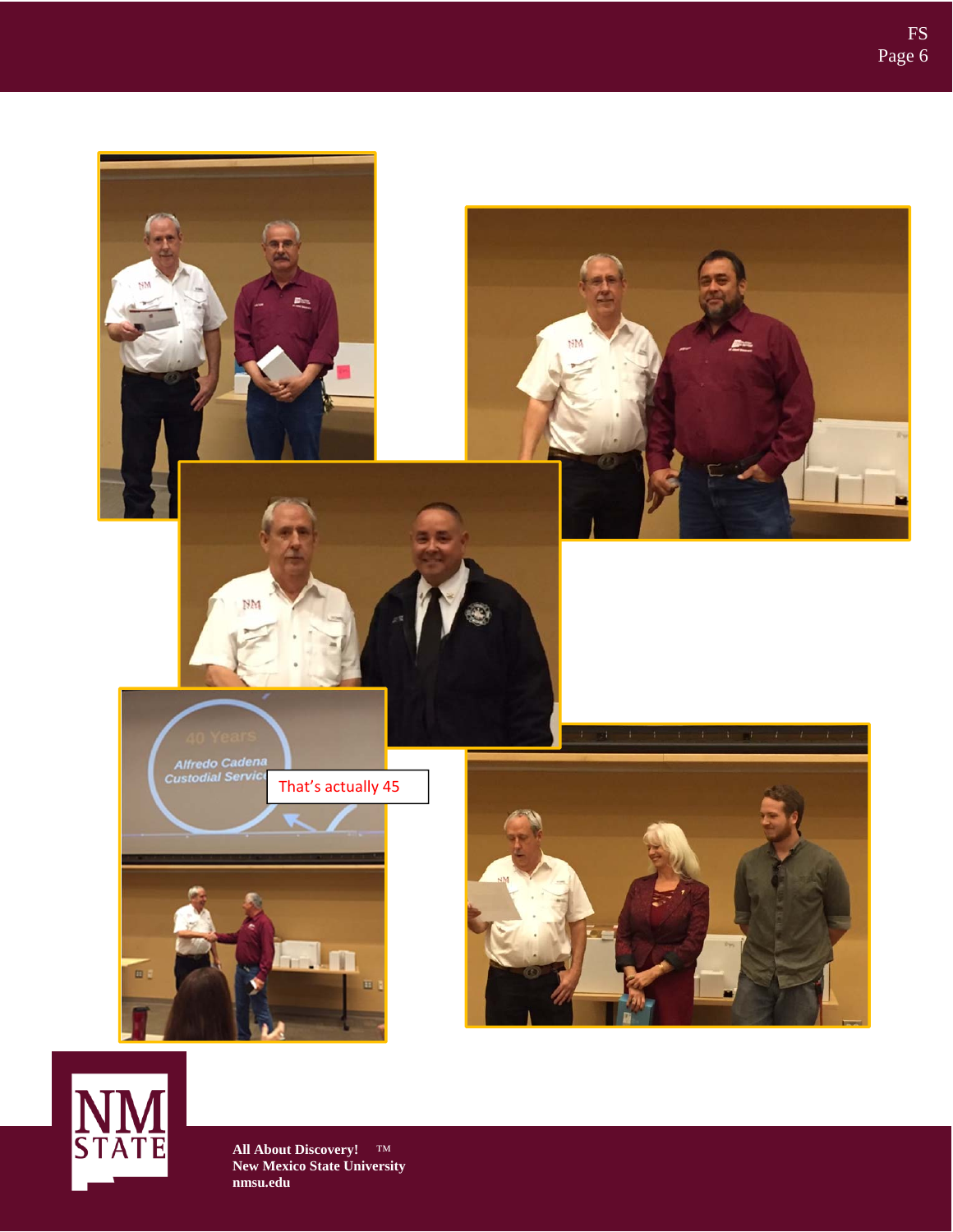

田目









**All About Discovery! New Mexico State University nmsu.edu** ™

田目